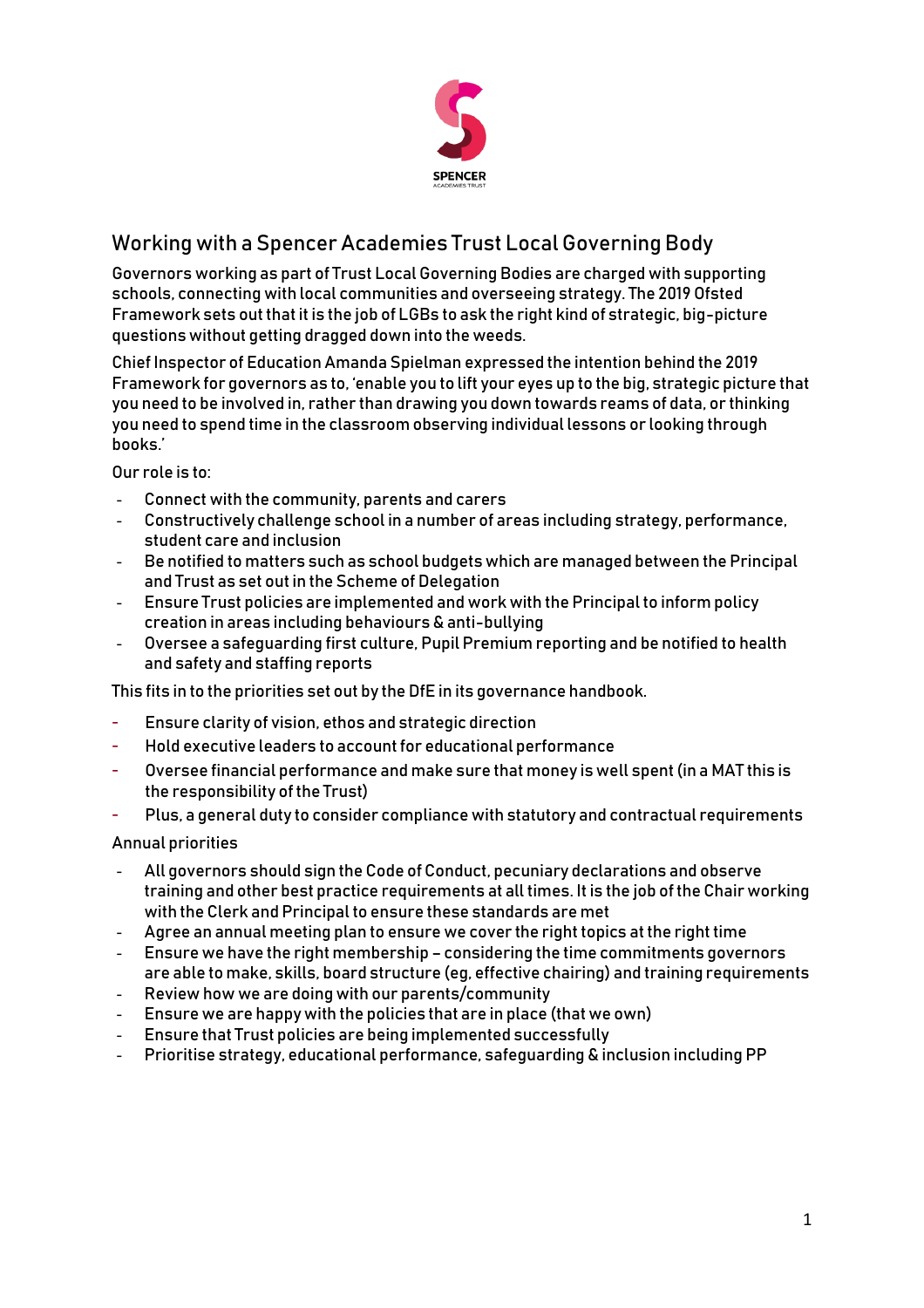## Extract from The Spencer Academies Trust Governance Handbook

www.satrust.com

#### Local Governing Bodies

The LGB is responsible for overseeing academy objectives, working with the Principal and Senior Leadership Team to improve quality and to ensure that the academy remains at the centre of community life.

In this respect the LGB's main functions are to:

- act as a key link between the academy, parents and local community and champion the academy's work
- provide constructive challenge and strategic direction to the Principal and Leadership Team
- support the development of Academy Improvement Plans; self-evaluation processes; and action plans
- review the overall impact of the academy within the community and make plans for improvement
- ensure that the academy plays a full role in cooperating and working together with other academies in SAT
- oversee the implementation of, and ensure compliance with, SAT policies locally.

Strategic priorities for LGBs include:

Implementation of policies :

LGBs are responsible for supporting policy communication and the implementation of policies at local level. Academies are free to develop additional policies relevant to their individual circumstances, but locally managed policies must be consistent with SAT values and registered with the Trust in order to prevent crossover with duties for which SAT is legally responsible.

The following list of policies are maintained on behalf of the Trust.

- Appraisal policy
- Charging and Remissions Policy
- Code of Conduct
- Complaints Policy
- Data Protection and Information Governance Policy
- Disciplinary Policy
- Directors and Governors Allowances
- Equality and Diversity Policy
- Freedom of Information Policy
- Grievance Process
- Health and Safety Policy (Locally reviewed)
- Pay policy
- Performance Management and Capability Policy
- Public Sector Equality Statement
- Recruitment and Selection Policy
- Safeguarding and Child Protection Policy (Locally amended)
- Sickness and Absence Policy
- Whistleblowing Policy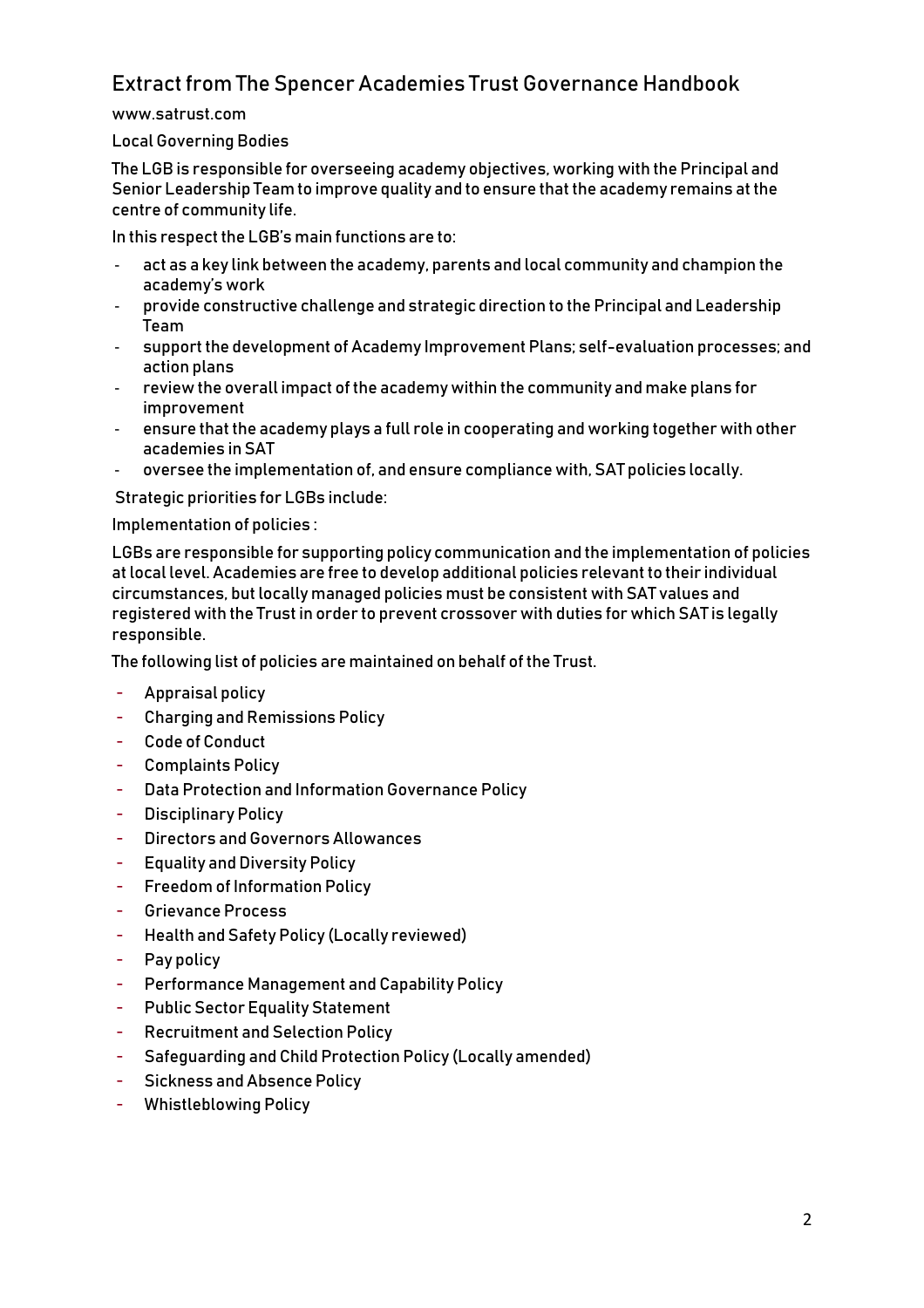Additionally, academies are expected to publish:

- Accessibility Plan
- Admissions Policy
- Anti-bullying Policy
- Attendance Policy
- Behaviour Policy
- Equalities Objectives
- SEND Policy

## Academy Improvement and Inclusion

As part of the duty to support improvement and inclusion, academies should:

- monitor educational results and achievement against agreed targets, including agreeing planned strategies to raise standards for vulnerable groups and monitoring progress and impact
- review and agreeing SEF judgements (self evaluation form)
- review the Academy Development Plan and to monitor progress and impact
- oversee the academy's approach to inclusion and monitor progress and impact
- establish a Sub-Committee for Quality and Standards
- ensure Prevent and other relevant training is provided to all LGB members

#### Safeguarding

As part of the duty to support a safeguarding first culture, academies should:

- appoint from its members a designated Child Protection and Safeguarding representative
- to ensure safeguarding training is delivered to all LGB members
- approve the Academy Child Protection and Safeguarding policies and monitor implementation
- oversee safeguarding practice in accordance with Trust responsibilities and expectations
- ensure that safeguarding points of contact are available at all times, including while school is closed, and that there is a procedure for appropriately escalating any safeguarding concerns, including while the school is closed.

### Other duties of LGBs include:

### Recruitment and Retention of Staff

- receive staffing updates and monitor the impact on education and learning
- ensure that staff appointment processes managed in school meet the standards set out in the Trust recruitment policy, including the presence of a safer recruitment trained panel member and to ensure that all recruitment follows Trust processes

#### Facilities, ICT and Estates

- appoint from its members a designated Health and Safety representative
- to receive Facilities, ICT and Health and Safety and Estates reports and monitor the impact on education and learning

#### Finance and Legal

- to receive the approved academy budget for the year, monitoring expenditure in year and ensuring budgets delegated to the academy are managed within the SAT scheme of delegation
- to establish a Sub-Committee for Resources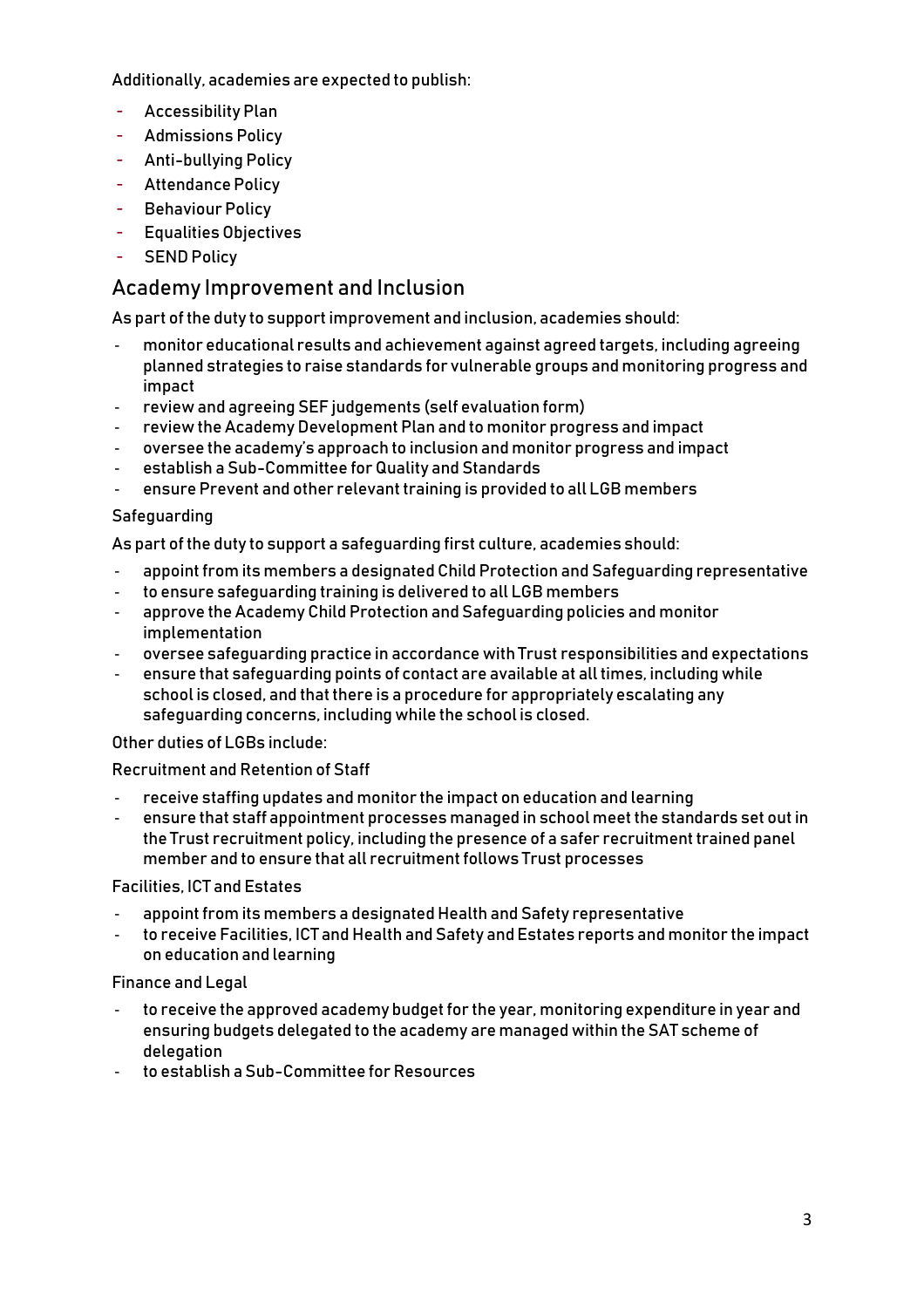## LGB Sub-Committees

Under the terms of the SoD LGBs are expected to have a minimum of two sub-committees covering the responsibilities of a Quality and Standards Committee and a Finance and Resources Committee.

SAT recognise that models need to be flexible to reflect local circumstances, and provided that the strategic focus on Resources and Quality and Standards is retained, LGBs are permitted to agree terms of reference for committees as they wish. Terms of reference must however be agreed and minuted at the first meeting of the LGB committee in the academic year, and model terms of reference are available.

Responsibilities of LGB Committees

Quality and Standards Committee

- To be notified to, and to provide scrutiny of, reports on the curriculum, pupil attainment and the quality of education delivery in school
- To monitor the rates of progress and standards reached by children at each key stage, including the identification of any underachieving groups
- To understand indicators of pupil well-being and personal development including attendance and behaviour, and to satisfy themselves that school planning and response is adequate in all respects
- To understand and to support priorities for improvement at individual academy level
- To be notified to the Academy Development Plan annually, and to receive reports on progress toward strategic goals outlined in the Development Plan
- To consider relationships with the wider community and to satisfy themselves that the school is fulfilling responsibilities as part of community life
- To take responsibility for the promotion of safeguarding and the prevent duty

Finance and Resources (incorporating personnel, estates and health and safety committees)

- To be notified to the budget, financial performance data, income and expenditure and other centrally monitored financial indicators
- To monitor income and expenditure against budgeted plan, providing the supportive challenge to ensure budgeting and financial planning are compliant with Trust standards and with external obligations
- To ensure that tender frameworks and spending thresholds are properly observed, as set out in the Scheme of Delegation and Trust guidance
- To make enquiries about any matter that could have significant financial implications for the academy and to satisfy themselves that all arrangements are appropriate under statutory and Trust guidance.
- To be notified to key staffing data and metrics, providing the supportive challenge to ensure that personnel planning meets requirements set out in Trust standards
- To monitor the balance between teaching and support staffing, and to ensure that staffing in the school continues to reflect the nature of the pupil or student cohort
- To scrutinise the training record in school and to satisfy themselves that training, staff support, personnel management and staff records maintained in school reach the expected standards
- To ensure that elements of the Health and Safety Policy retained in school; Health and Safety planning and Health and Safety records meet statutory expectations
- Monitor to ensure that suitable risk assessments have been prepared and action taken to minimise risk
- To be notified to reportable Health and Safety Incidents and other dashboard data including first aid incidents
- To make arrangements for Governors to inspect the premises on a regular basis
- To be notified of any other premises-related tasks as delegated by the governing body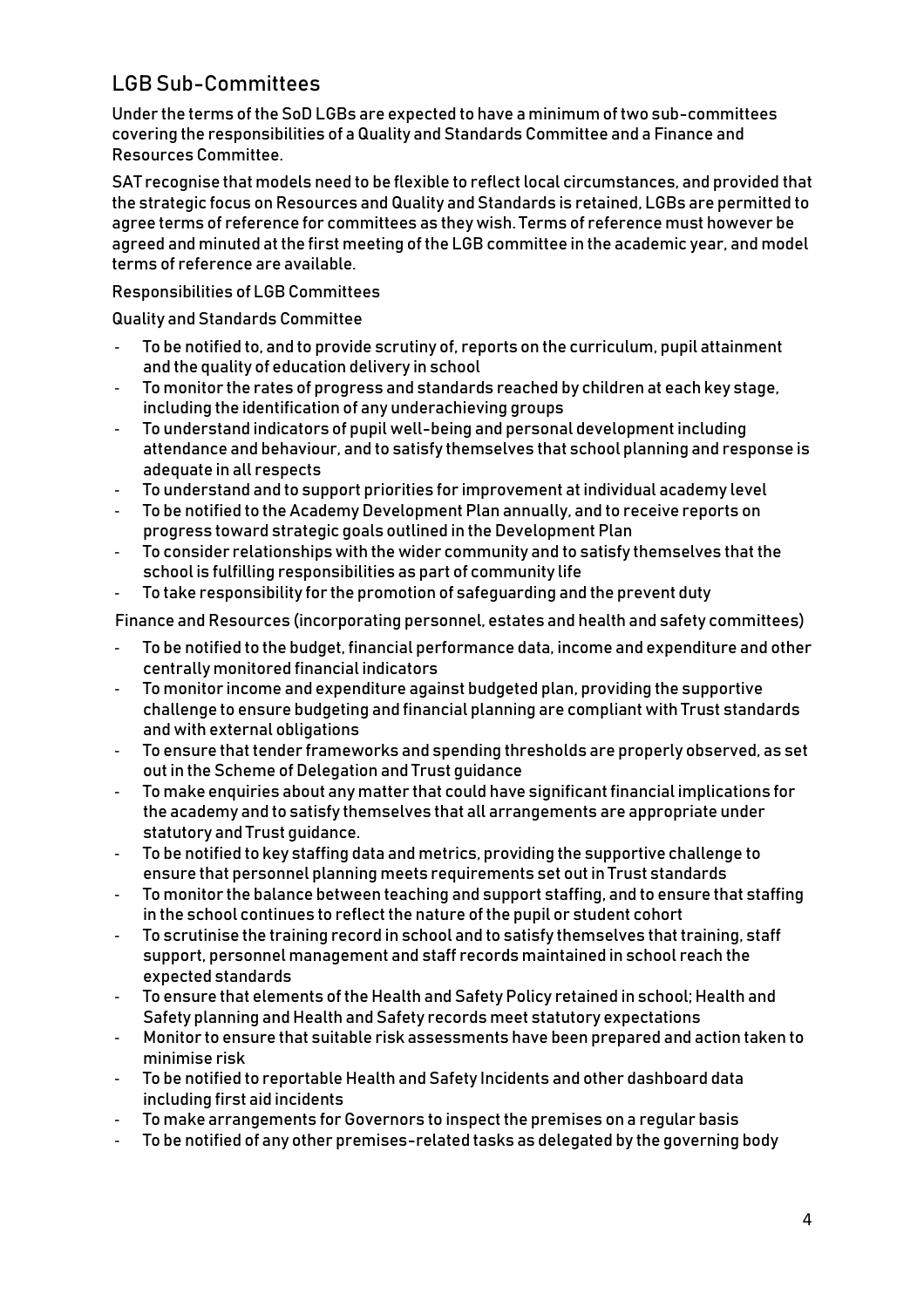## Appendices

LGB Membership

Composition of an Academy LGB

| Type of Member                                          | <b>Number</b>                   | Term of<br><b>Office</b> | <b>Appointment Process</b>                                                                                                        |
|---------------------------------------------------------|---------------------------------|--------------------------|-----------------------------------------------------------------------------------------------------------------------------------|
| <b>Executive Principal</b>                              |                                 | Ex<br><b>lofficio</b>    | N/A                                                                                                                               |
| Principal/Head of<br>Academy                            |                                 |                          | N/A                                                                                                                               |
| Sponsor LGB member<br>(including Chair & Vice<br>Chair) | Must<br>represent a<br>majority | 4 years                  | Approval by ELT, following completion of<br>eligibility and nomination checks                                                     |
| Parent and/or staff<br><b>Imembers</b>                  |                                 | 2 years                  | Appointment following structured<br>interview by Principal and Chair and<br>completion of SAT nomination and eligibility<br>forms |

Administrative Arrangements

- the LGB will meet not less than once per term, with additional business meetings at the start of the year and where required, by exception
- LGB Members will normally be appointed for a term of no less than two years and no more than four years. Subject to remaining eligible, a Member may be re-appointed
- the Chair and Vice Chair will be elected by the whole LGB and will serve for one year. No Chair or Vice Chair may serve for more than two consecutive years without the approval of the SAT BoD
- each LGB will appoint a Clerk whose role it is to work alongside the Chair and Principal and offer administrative support and governance advice. Sub-committees will appoint a Clerk and arrange their own meetings
- sub-committees will agree and publish minutes and report these to the next meeting of the full LGB. Quorums for sub-committees can be set by the committee chair but meetings must be attended by at least three members
- arrangements and agendas will follow the SAT committee guidance, as set out in the Trust Governance Handbook

### LGB Annual Calendar

Tools including representative agendas, term areas of focus and model scrutiny documents will be provided to LGBs, including an annual skills audit document used to inform the training schedule. LGBs are able to amend and to add to standard agenda items and calendars at their discretion, provided that Trust standards are met.

The Principal will publish a calendar of meetings for each academic year in consultation with the Chair and Chairs of any LGB committees; with the draft calendar for the academic year to be shared with the Head of Governance and Compliance by the end of September.

Draft agendas will be agreed in advance by the Chair and circulated to each member at least five working days prior to the date of the meeting. Minutes of meetings shall be circulated promptly to all members of the Committee for information and will be reviewed and signed at the next LGB meeting.

The Local Governing Body will review these terms of reference on an annual basis.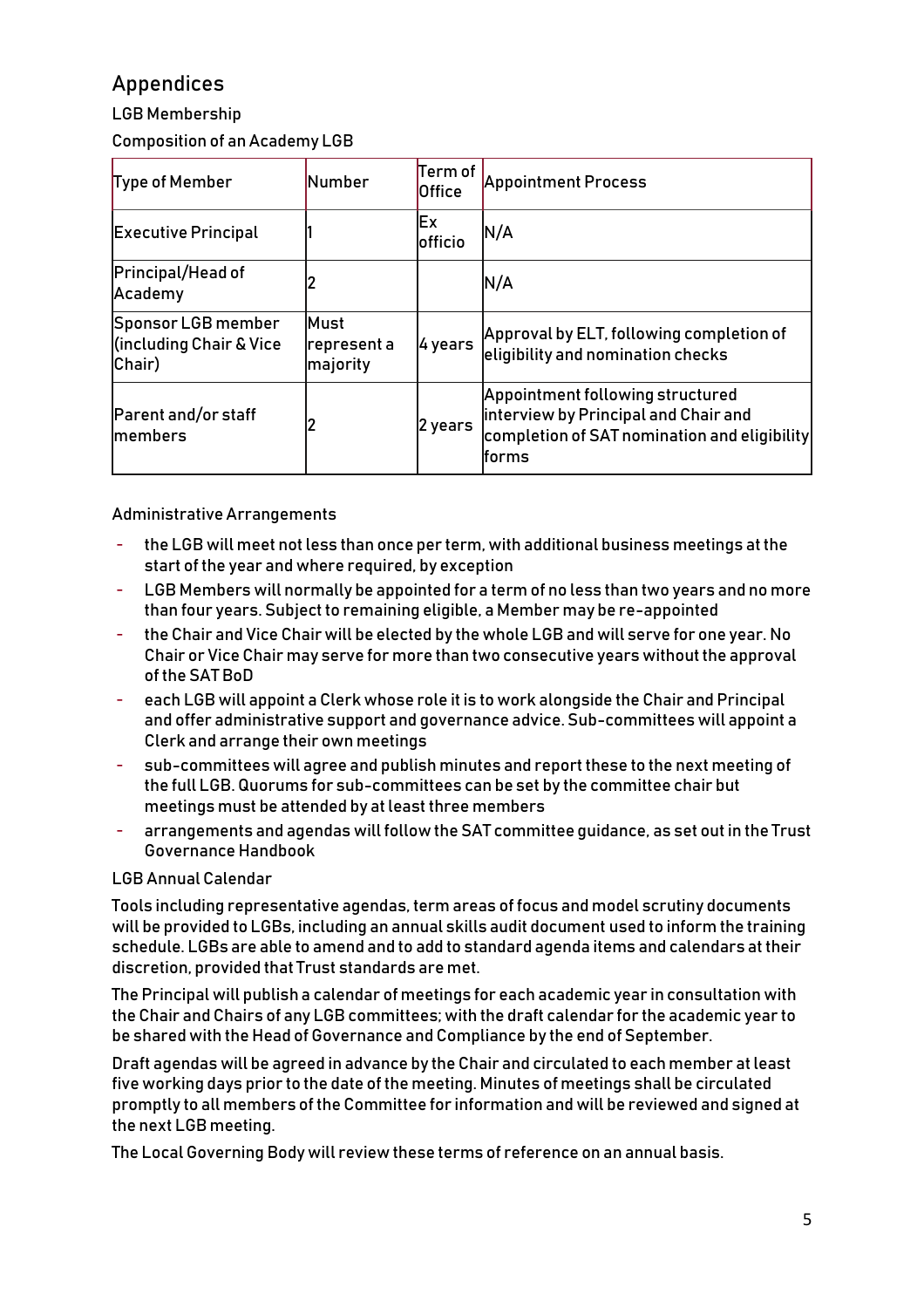### Accountabilities across the Trust & LGBs

Key: | R: Responsible | A: Accountable | S: Support | C: Consulted | I: Informed

Please note: this is a summary only. For further information, please see the Trust Governance Handbook.

| Function           | <b>Activity</b>                                                                                                                 |    | <b>BoD Executive LGB Academy</b> |    |    |
|--------------------|---------------------------------------------------------------------------------------------------------------------------------|----|----------------------------------|----|----|
| People             | To ensure that an approved appraisal policy is in<br>place                                                                      | ΙA | ΙR                               |    |    |
|                    | To manage appraisal and performance<br>management of the Principal                                                              | A  | ΙR                               | lS |    |
|                    | Maintain accurate, secure and legally appropriate<br>employee and academy records                                               | ΙA | S                                | lS | IR |
| Structures         | To determine the scope of central services and<br>improvement functions to be delivered by SAT to<br>and on behalf of academies | ΙA | ΙR                               |    |    |
|                    | To set the times of school sessions and the dates of<br>school terms and holidays                                               | ΙR | С                                |    | ΙA |
| Ways of<br>working | To propose targets for pupil and student<br>achievement                                                                         | A  | S                                | lS | lR |
|                    | To agree targets for pupil and student achievement $\vert$ A                                                                    |    | R                                |    | C  |
|                    | To publish a behaviour policy                                                                                                   | A  | ΙR                               | ls | ls |
|                    | To produce the Academy Development Plan for<br> agreement                                                                       | A  |                                  | lS | ΙR |

| Policies and<br>compliance | To determine those policies which will be<br>developed by SAT and mandatory for all SAT<br>lacademies       |    | ΙR |    |    |
|----------------------------|-------------------------------------------------------------------------------------------------------------|----|----|----|----|
|                            | To publish a complaints procedure policy                                                                    |    | IR |    |    |
|                            | To implement the Trust safeguarding policy                                                                  | А  | IR | IR | ΙR |
|                            | Maintain accurate and effective and secure pupil<br>Irecords                                                | ΙA |    |    |    |
|                            | Ensure compliance with data protection legislation $\vert_{\scriptscriptstyle\Lambda}$<br>and good practice |    | ΙR |    |    |
|                            | Assemble data for pupil assessment and other<br>lreturns                                                    |    | С  |    | ΙR |

| <b>Education</b> | To develop and implement curriculum policy /<br><b>Istatement</b> |  |  |  |  |  |
|------------------|-------------------------------------------------------------------|--|--|--|--|--|
|------------------|-------------------------------------------------------------------|--|--|--|--|--|